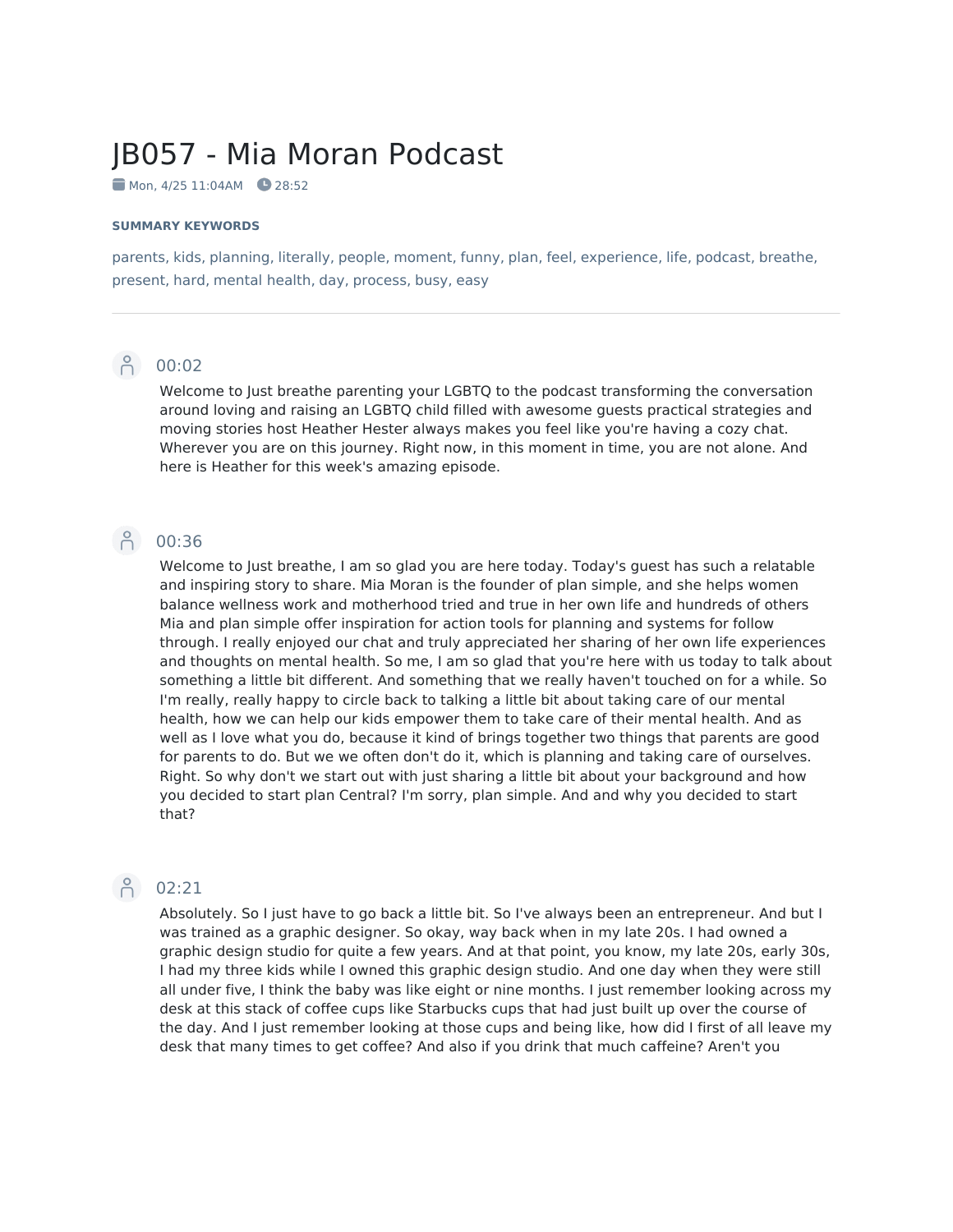supposed to be really awake because I'm friggin exhausted. And that was kind of my moment where I was like, huh, like, this isn't quite what I thought it would be like I had checked off all the boxes. And I was exhausted like I was it was really like I was at the end. So that led me into this whole thing about eating healthy, like somehow like what I made this choice that I was going to just get more energy and it started with food. And then it moved into how Iparented and I just let myself go on this sort of quest. And that ended up in a book that I ended up writing that kind of merged food and parenting called plan simple meals. And I did this crazy thing when my kids were like, I think they were second, fifth and seventh grade, I took them out of school for a year. And I went on the road and I met a lot of moms like 1000s of bombs. And I was teaching about planning simple meals. And you know, when I had decided to eat healthy, I think like there were certain vegetables like kale, that if you'd told me to go get at the supermarket, I might have cried because I literally didn't know how to cook. And so I kind of thought that I was going to be like enlightening all these people around the country of like what Kale was and how to make a green smoothie. But it ended up that a lot of the people I was meeting knew how to do that. They were way ahead of me. And I kept being like, well, what's the problem, like I just kept being like trying to dig deeper. And it was really time it was that everyone had these huge aspirations to have beautiful food and sit at the table and enjoy their family. And there was just all these issues around stress and time that literally there was not the time to do the thing that they wanted to do. And so that started me down this road of really looking at how we might look at time differently, how maybe time, the way that we interacted with it might have been more better designed for our male counterparts, what it meant to like really look at time holistically. And that is sort of what I play with these days.

### $\bigcap_{1}^{6}$  05:04

Wow. Oh my goodness, that is quite a journey. And yeah, I love that you took your kids out of school for a year to do that experience that had two of them. It was

## $\beta$  05:17

so fun. And it's so funny. Like, it undid like one of the things in my brain that I thought for sure was true, which was that they need every year of school, because literally, like I bought all the curriculums, like I did all the things, and I had this like bag that probably weighed 200 pounds full of books, and I literally don't think we opened it for the entire year. And they all went to the next grade just fine. You know, like, the next year like nobody questioned it, they just went in, maybe they missed some Shakespeare or whatever, but like, they're fine.

### $\bigcap_{1}^{8}$  05:48

Yeah, they're fine. Well, yeah, they're probably more than fine. Right? Because they have what a cool life experience. And, and just a great, I think, you know, one of the things I often think like, our kids live in such a bubble, right? I mean, I always say that about my, you know, my kids, where we live, like, you live in such a bubble. And so, you know, I love seeing their perspective, but once they have to who are in college now. So once they go into college, I mean, does that open their eyes, right? I mean, they start meeting so many different kinds of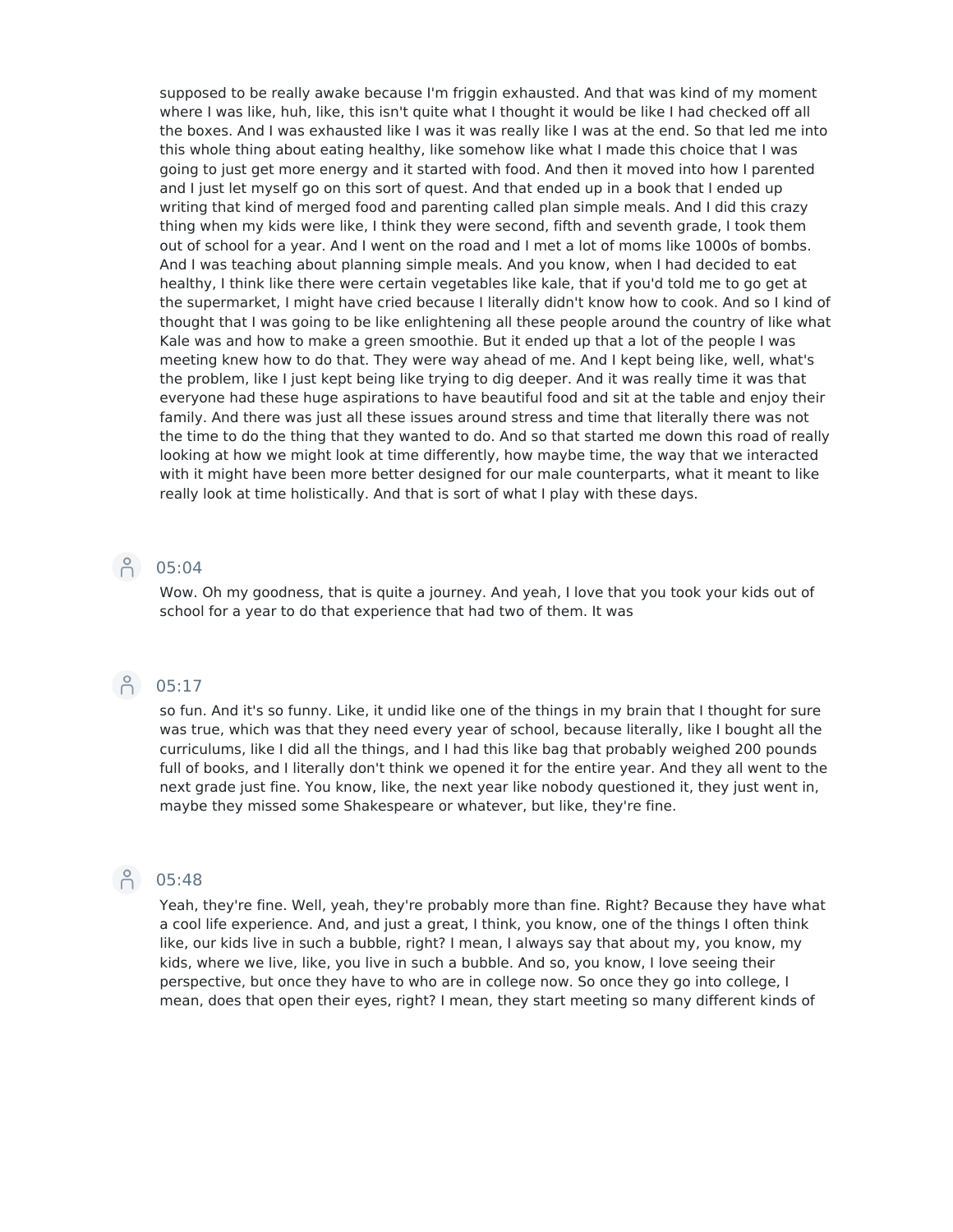people, and they're living in a different place. And, and and it's so it's so interesting and free. I mean, the your kids got to have that experience at such young ages. And really see that in a different way than, you know, an older teen would well, it's

### 6:41

funny, because my My oldest is now 18. He's a senior in high school. And so he's just in the, you know, he just finished the process of applying to college. So when it all came out, like all like there was so many, like little gems that were literally pulled from that trip. And I was like, oh, like, you know, because I hadn't heard about it in years. It was seventh grade when he was on it. But like, it really did make a difference, or at least he correlated the difference? Oh, for

### **P** 07:05

sure. I mean, what a great way to what a great thing to write your college essays on. Right, right. I mean, that's going to differentiate. It is such a stressful process, isn't it? Oh, my gosh, well,

### P 07:20

it's funny, I will give your listeners this tidbit, because I know they're all in this age range. But actually, I did not. I mean, we don't have results yet. I will be clear about that. So maybe once we do, I'll feel differently, but I really do, I hope not. Because I really do feel like the process. Like I just looked at my son after. And I was like the process of doing that like literally was a personal growth exercise in itself. Oh, and I'm like, I just want to honor that you are like totally a different person. And everything you just did, there is almost more than what I think you'll get out of college, like, you know, because it really makes them dig deep. I mean, if they really embrace the process, right, it really makes them dig deep and figure out what matters most to them and all the things.

### ြို 08:03

It really does. And it there's a huge time management piece in there. Right? Yeah, there's a huge, you know, learning to prioritize, and and you're absolutely right, you know, kind of taking that time to really reflect there young but extraordinary lives, and be able to then put that on paper or typing into a computer. Right. So very cool. I really, that's, that is just I love that you did that. So I kind of want to talk a little bit about we were we were chatting a little bit before before I hit record. And so as you know, my audience is, you know, parents and allies of LGBTQIA kids, primarily, but parents, right parents. And so I'm wondering if we could talk a little bit about I know your your path and your journey has really taken you to this place of really understood looking at and understanding both the mental health of our children as well as our own personal mental health as parents and how those two correlate what we need to do as parents to be able to teach our children to have a healthy sense of their mental health. Yep. So telling sharing,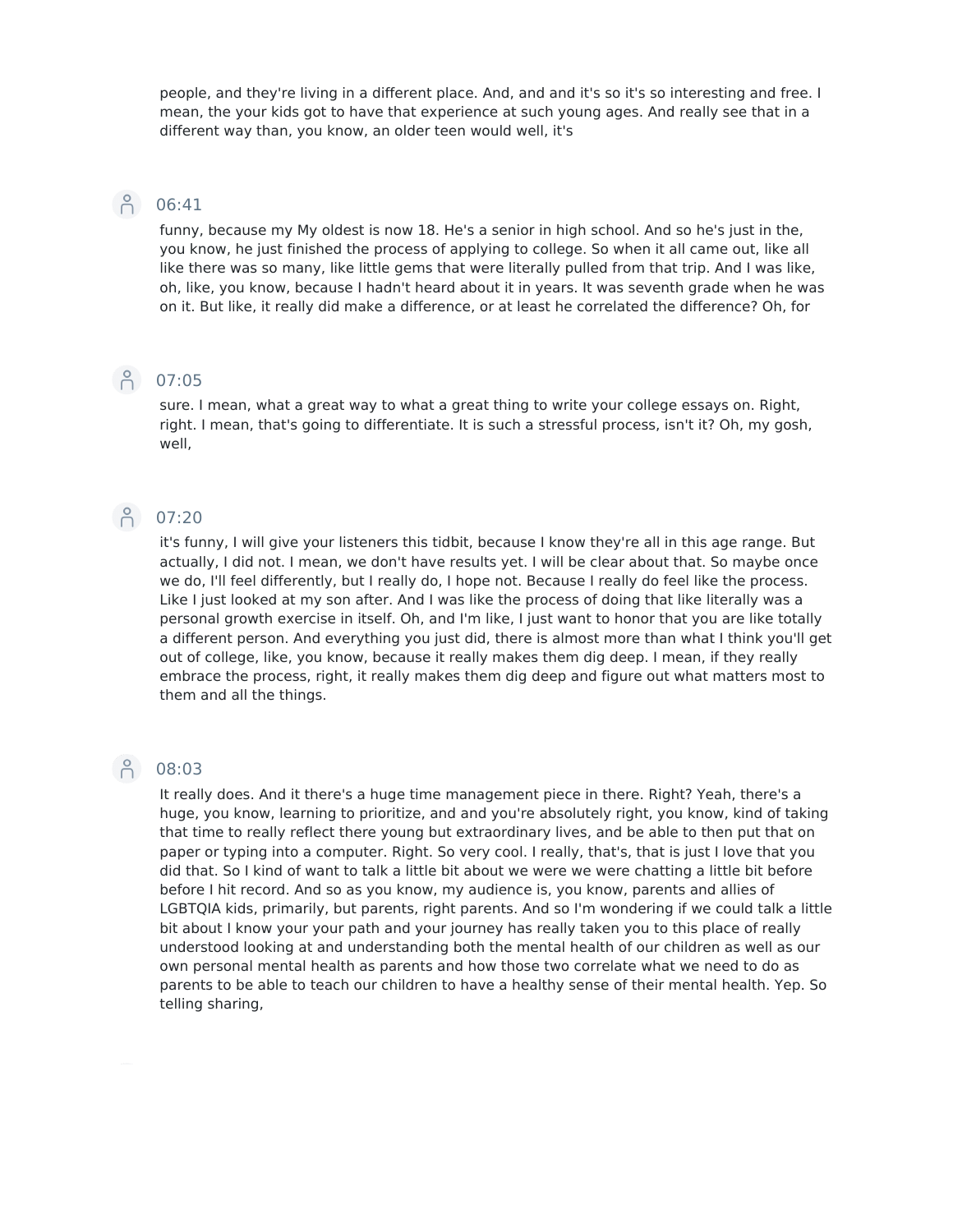### **P** 09:36

yeah, no, it's absolutely so when, you know, as I was doing all this work around family dinner and you know, parenting and the rhythms of family, which was a lot what a lot of my early work was about and what I was helping people do. I really walked my talk so we you know, we were having family dinners we were talking a lot like and I just developed this belief that our job as parents is really to help our kids become themselves like become who they were born to become like, versus what I thought they should be, or what like society thought they should be. I was just really clear about that the whole time, you know, and, and it felt pretty easy for many years to do that to facilitate that. And then they became teenagers.

**Page 10:28** 

Yeah, no,

### A 10:29

I feel like I have like, one of them is like my philosophical one who like, he shows me all the things that I believed about society that probably aren't true, you know, that they're just like, all my inherited like beliefs, like, so he's my reflector of that. And then I have another one who like literally shows up in the world is like the opposite of me. So she shows me that. And then I have one who's a mini me who like, is sort of showing me how I was. And so it's funny, like, they all come with these, these pieces. And one of my girls, I have a boy and two girls, one of my girls just had a really, really hard time last year, like really hard. And so I just, I really had to stop everything, in order to help her be able to really function and, and want to be here, you know, on living on the planet as a whole person. And, you know, I remember making this choice like, okay, we're just going to do this. And you know, at the time, people were saying, you know, check her in somewhere, like, bind all the right people to talk to her. And she wanted nothing to do with all this. I, frankly, wanted nothing to do with that. And I was like, Well, what happens? What would happen if I really became the person who could be there for her, which was what she was asking for, she was asking for me to be there. And I had all sorts of like, limits in my knowledge to what she was going through. And just, you know, she was going through something that I hadn't necessarily been nurtured in when I was a child. And so all these things around my own relationship with my mother were coming up, like, I mean, it was just all you know, it was all the things. And so I knew that in order for her to truly, like, transform through this experience and get to the other side, I had to do my next level of work, whatever that meant. I had no idea what it meant at the time. But like, I knew there was something. So I basically like, teamed myself, like I teamed us up, but it myself up to, you know, like, I really got us all the support that we needed, and was just open to doing whatever it took to, you know, go through all the things I remember this one time, I realized that like, I definitely wasn't going to check her in anywhere. But I knew that I couldn't do what I needed to do at home with the like, I could see how it was affecting the other kids, right. And so I took her away for this like four day period, and somebody had a house, they lent us and it just changed a lot really quickly. It really helped. So we got home, and she didn't like being home. And I didn't like being home. And so we went to my parents for like, over a month. And I was like, we're just going to take this time and we're just going to we're going to I'm just going to put it all in and we're just going to see if we can turn this around. And, you know, meet like her falling apart in front of my parents was like literally one of the hardest things like because like, you know, I had always like, tried to have my kids together when they were little. And I couldn't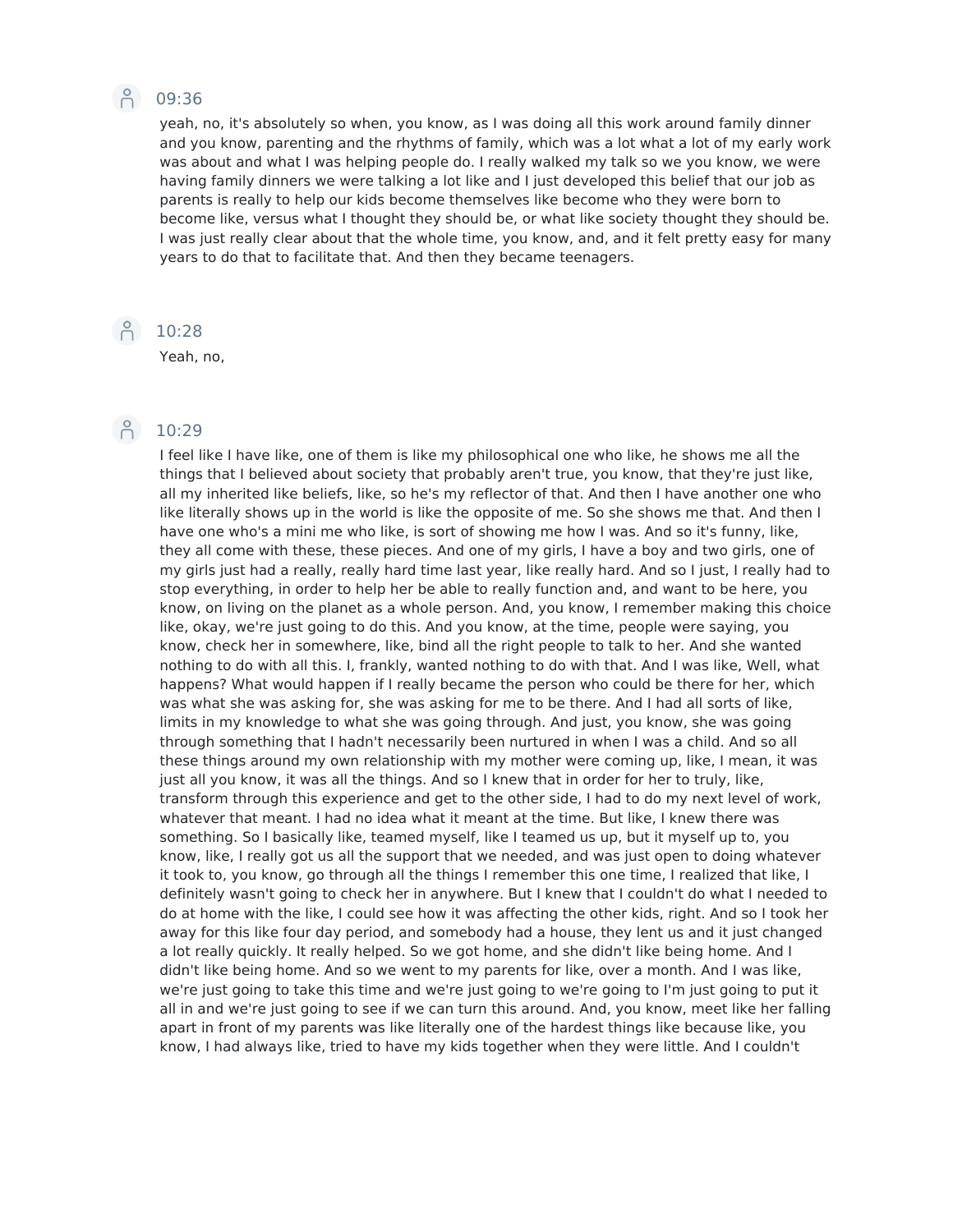control that in their house. So it was like all of a sudden, like, here I am like, Judge me bring it all on, like do all that it really brought up all this stuff. And it was just but it was the most healing. We both became such better people through this process. And I don't know, it was just it was just amazing. And the other thing I will say about it is it It took time, obviously, right. So I'm lucky that I'm entrepreneur, entrepreneur, and I could work from my parents and I didn't like I didn't do a ton of like business building, but I kept my podcasts going. I kept all my clients. And then I really focused on her like an every other moment. And it was just an amazing, amazing process.

### $\bigcap_{14:09}^{\infty}$

Wow. That is really fantastic. And

### P 14:15

it was amazing and hard. I have to say that like because I mean every day it was very hard.

### A 14:19

Yes, it is. And I'm glad you said that because it is hard. It's really, really hard. But it's also there's so many pieces of what you just said that I was like, yes. So very important. But hard and I think it is really hard to or really important to say it was hard, and that's okay that it was hard. Hard isn't bad. Hard is just hard. Right? And I think that sometimes that's scary because one hard times

### **P** 15:00

Heart? Well, so I was gonna say is sometimes hard was just like, My job today is to show up like fully loving this human. And actually, I'm kind of pissed off that this is happening and that I'm not home with my other two kids and my husband, you know, like, and so hard was really dealing with that within me which had nothing to do with her right, like, correct. She was just going through what she was going through. And so that's what was really interesting is hard, very rarely had anything to do with her. I might her own version of hard was going through her system. But if I really looked at my experience, it was all about what I was making, I mean,

### $\beta$  15:40

right, right. And I think you know, another piece of that, at least I found in our experience. And still find from time to time is when it's you feel like you just don't know the answer. You You know, how hard can be I just am not quite sure what the next move needs to be. Right? How do I best support this kid? And this moment, right? What do they need from me? And then, you know, the other side of that heart is right, taking that breath and pulling yourself together and doing it.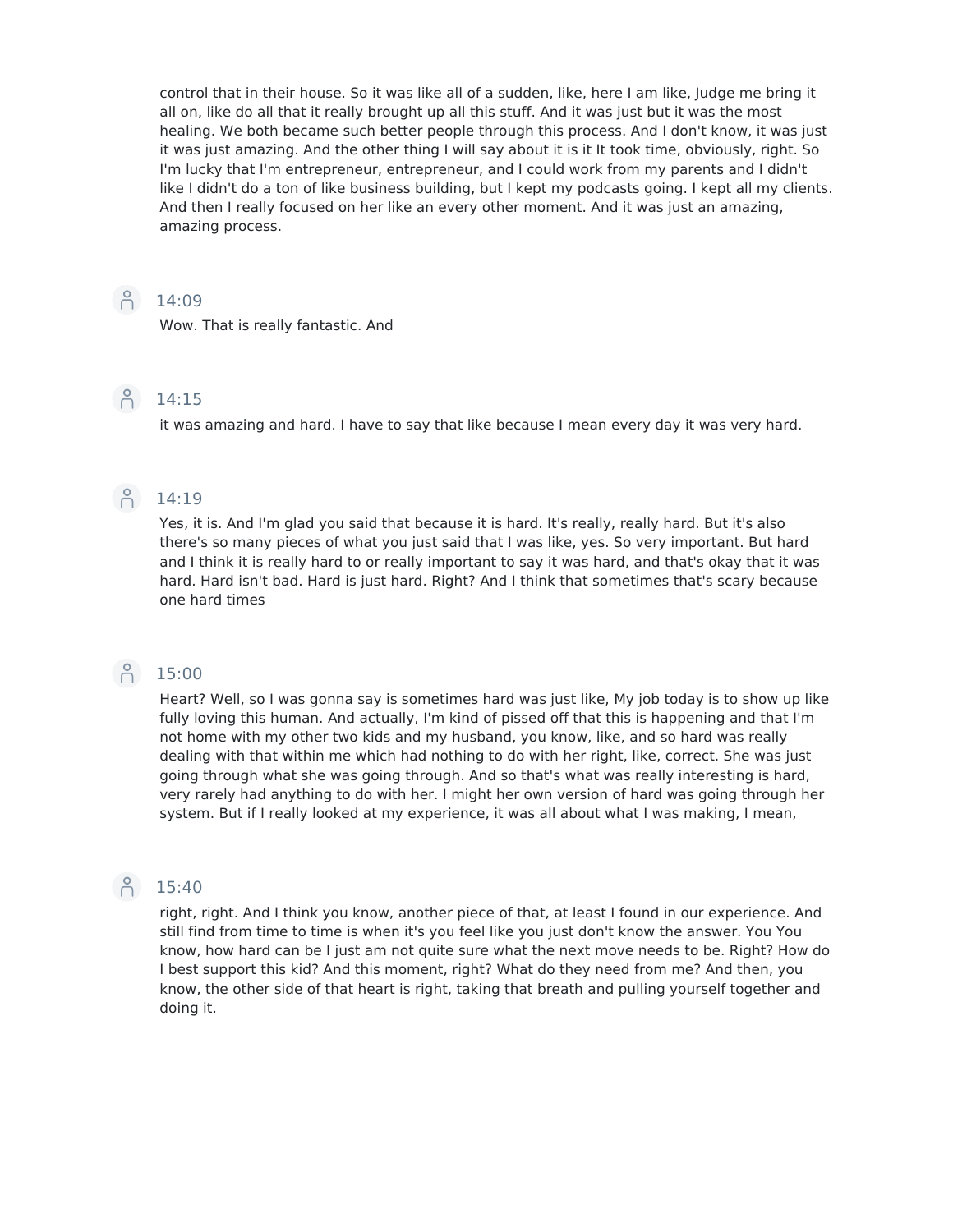## A 16:26

Yeah, and it's funny you say that, because I found that, like, I tell people sometimes that like that eight month period, or I think it was like eight months, felt like 10 years. But anyway, it was only like eight months, during that period. Like, I feel like I was present more percentage of every day than I had ever been in my whole life. You know, like, I feel like, I probably lived in the present way more. And that was really the practice because the second I could like really be in the moment. And really be grounded. I knew exactly what to do next. But the second I got all dramatic. I was like, wait, I have no idea what I'm doing. Like, this is never gonna work, right. But the second I get present, it's like, oh, she needs to dance. Like, oh, you know, she needs a hug, you know, and you could just see, oh, she needs space, you know, and it was just like, I kept getting those answers over and over again. And that the practice was really like, Okay, we're here. We're now what's next.

### $\bigcap_{1}^{0}$  17:22

Right? Exactly, exactly. Well, I know, I know. That is that is really, really hard. But I I think that we often go through these things for a reason. Right? Yeah. And it sounds like you are, you are not only did you learn and grow and your daughter learned and grow, grow, which I'm so happy that she is doing well, now. You're using it to to work with other people and to help other people. So can you talk a little bit about how your work has shifted a little bit? Because of this experience?

### P 18:04

Yeah, I mean, I feel like the presence piece was huge. I mean, I just became I think it ups my listening skills and my, you know, present skills more than ever. I also got myself really supported in the way that I would like to support. So I almost only had a model for, for, you know, how I show up in coach, which was quite fantastic. I've never been like, I've never felt so supported as during that time, which was such a beautiful experience. So it just made me want to give that back as much as possible. Right. So I think those are sort of the major, major ways.

### P 18:44

That's the major ones. That's one. So can Is there anything that you would like to share that you'd really like my audience to know?

## 18:55

Yeah, I mean, I think it's, I think, just in that, you know, a lot of times, when people look at what I'm saying, or doing or whatever, it's, you know, well, I just don't have time for that, you know, I can't, I don't have that I have a full time job. Like, I don't have time to do this, like whatever it is, or my kid isn't as cooperative or, you know, whatever. And that may be true. You know, and I think we just have more. We have more control than we think like we've especially as women, you know, we've been so conditioned to give away control of arts and especially of our time, right? So it's like and we've been told we have to choose all these times, right? So we have to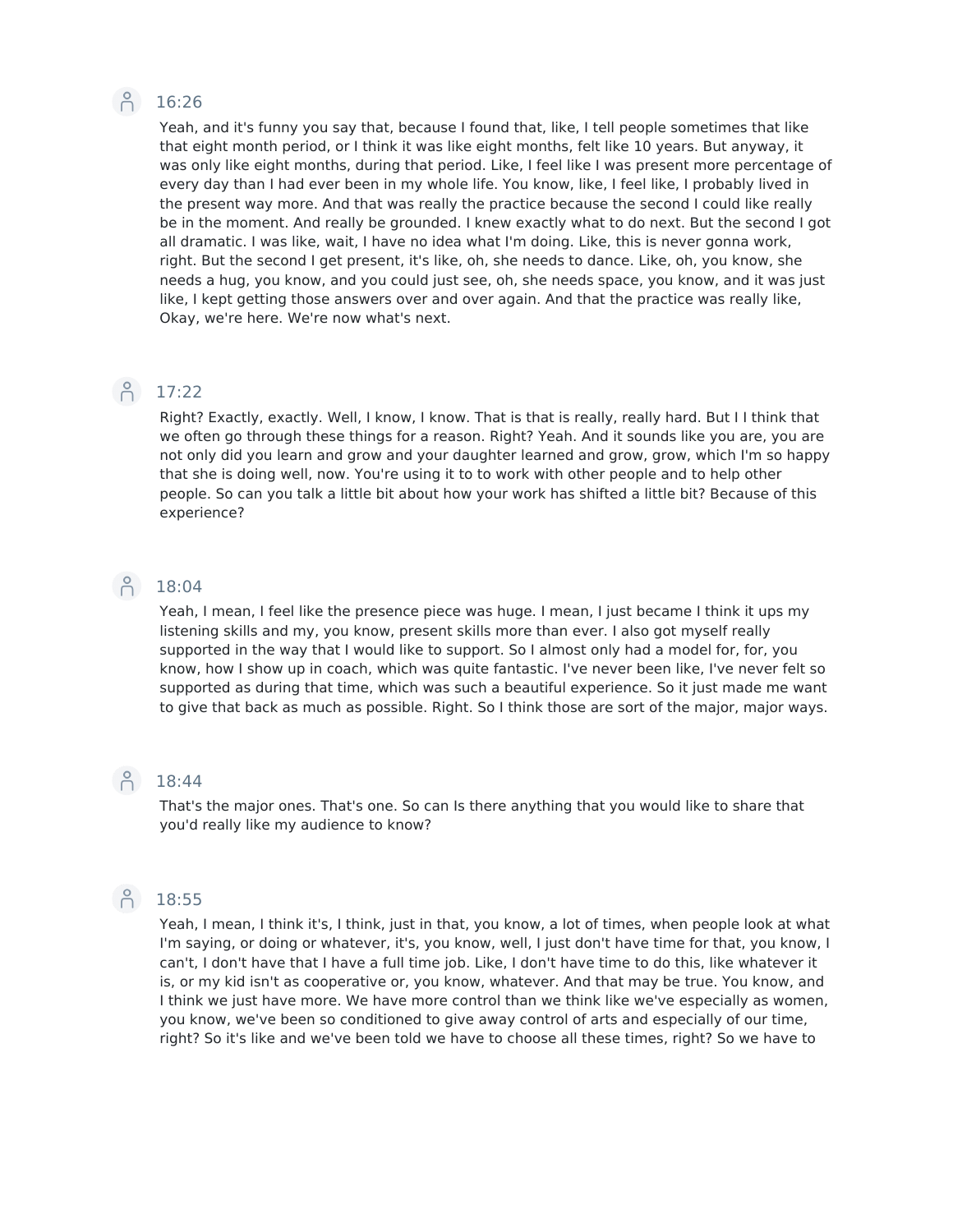choose between work and motherhood. We have to choose between our health and motherhood, you know, it's just like always, like it's always choosing so like why would we show up is good mothers when like pretty much there's some sort of sacrifice, and I really believe we can have all of them If we have a plan, like, we just just take some thinking, and some understanding of what really matters to you or to us, you know, like, what really matters as a person to us, which is different for everybody. And just, and just knowing that can be, you know, enough of, like, you're really help us, you know, see what we need to be incorporating into our life just deciding. And then, and then we have to find time for it. So a lot of times I say that, you know, planning is just deciding in advance, or it's, I also like to think of it is like, you know, the thing about planning is we can plan from, like, really clean, good energy. So I'm not gonna plan when I'm, like, all freaked out about something, or I'm having a bad day, we're having a bad day, and I'm supposed to be planning something like, I'll go on a walk, and I'll come back refreshed, and then I can plan. So in general, when we're planning, our mind is really open, open, or it should be right. And we can control that more, because we're doing and so I like to think of it as like, we're in the present moment, thinking about what our future self really wants. So it's like some level connecting to our future self. And then when we get to that moment, it's simply a gift from our past self, to the to that person in that moment, like we've, we've we're giving them a gift that we've already decided. And now we have to show up, like now we can fully show up. So one of the things I think we do in this whole world that we live in, is that we we get total decision fatigue, we're very busy. And so we can't, it's really hard to be in the moment, and be really present with a kid or you know, beat like, there's so much opportunity in that time we like drive them places, or we're sitting at the table or, you know, even just the energy of co working like I'm on my computer, they're doing their homework, like, there's so much in that if we're not like also on the phone, and like, you know, all doing all these things. And I think if we're the plan, we can really, we can really clean that up so that we can just be in the moment and process any emotion we need to instead of, you know, numbing on the busyness.



### A 22:08

Right. Well, and I think that's a very key point right there. You had said that earlier. And I was like, that is something that is we all it's a very easy thing to do. Right? You do. And it's easy to, to just let yourself kind of spin in that place of there's just so much right? Yeah. But or

### Pc 22:35

even, like respond to a situation with more busy because it's easier than just sitting with it there with your kid.



### Pc 22:43

Always be oh my goodness, it is but I think we've all probably have a little taste of what it's like to be present set with when it comes to our children. And then when it just comes to just planning in general. And I think about when I have. I'm a planner, so I always feel more calm and more grounded, and more. And when I don't it that sends me that's what sends me spinning. Right. So it's, it is an interesting.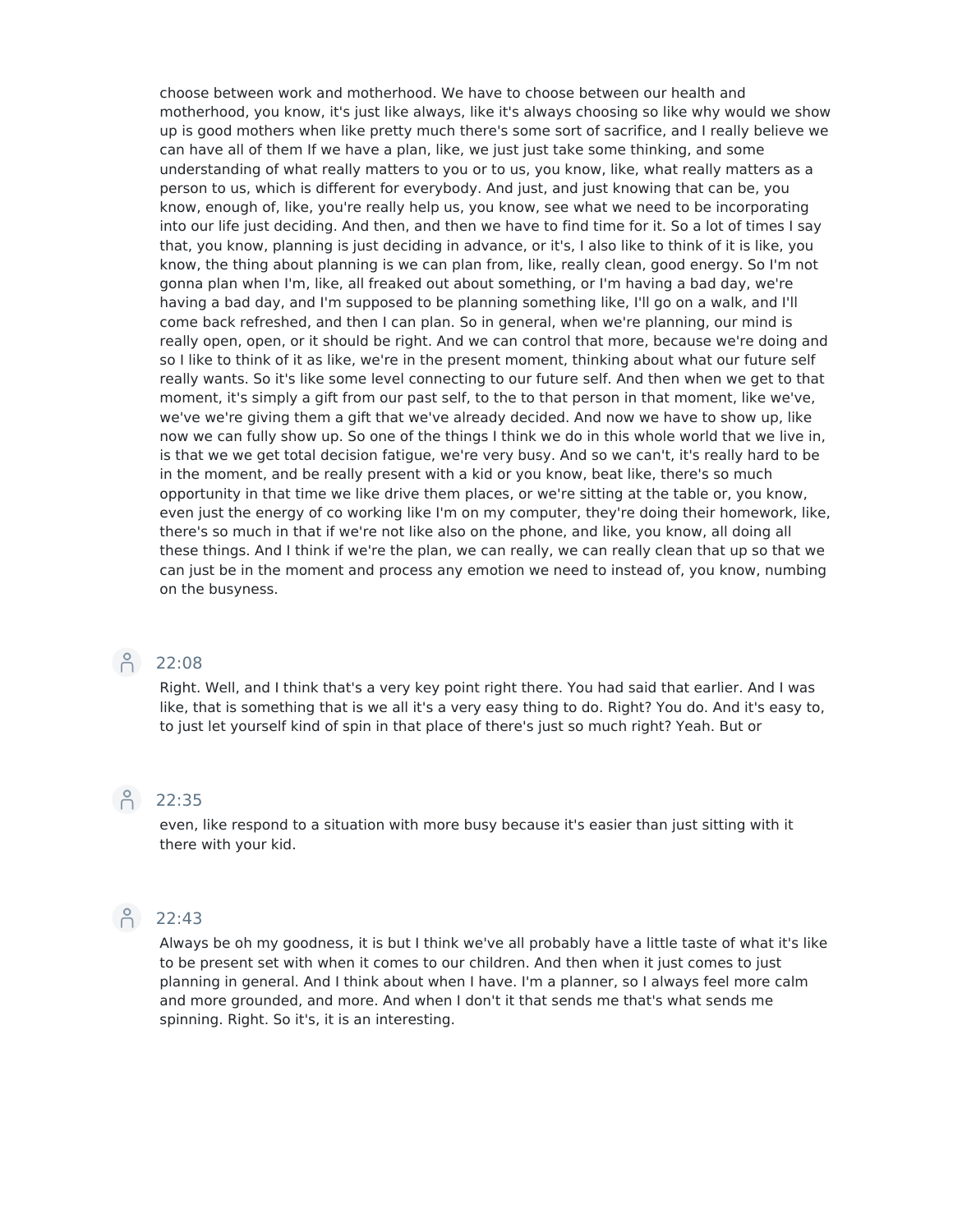### $\beta$  23:22

Yeah. Go ahead, Emma more planning in sort of our world we're thinking about, like, all the things. So right, you have your work, you have the food that's going to support how you show up to like your work and your family and all that you have your family you have your home. We also have what we call home, which is like self care, downtime, quiet like that present time, like, we need to make space for all of it. Because otherwise we just, it is it's so much easier to stay busy. So if we fill it all, we'll just end up doing things instead of, you know, really being conscious about, okay, great, we need to do this, but then we need to like be for a minute and like let it sink in and just have this rhythm of like, you know, out in out in and really, you know, create the life that that we want that's for most of us isn't always busy. We're really clear about you know, if we're coming from the inside instead of all the output, we're getting input we're getting from the outside world,

### $\bigcap_{24:25}^{\circ}$

right, right, all the external coming at us all the time, which

### $\bigcap_{24:29}^{\circ}$

all the time which is good.



So it is it is helpful to be you know, once you're kind of mindful of that, then you're then you become you just become more and more aware of it right. So then it just becomes easier to be able to say I need about 30 minutes. Yeah, I just need to breathe or I just need to whatever it is that kind of fills you back up. Right. So

### Pc 25:03

yeah, one of the things I feel super grateful for about that experience with my team is actually that it happened during the pandemic, because, like it was, you know, like, there wasn't as much busy during that time. So yes, it caused a lot of pain, I think for a lot of our kids. And if that was going to come out anyway, at some point, I almost feel like it was a blessing that it happened in that moment

 $\bigcap_{25:26}$ 

in time. Absolutely. Absolutely. I could not agree with you more. As I had a similar experience with with one of my daughters, so I, I remember thinking that that same thing that's so funny, just like, you know, I, this is a little silver lining here. So Oh, my goodness, well, can you let us